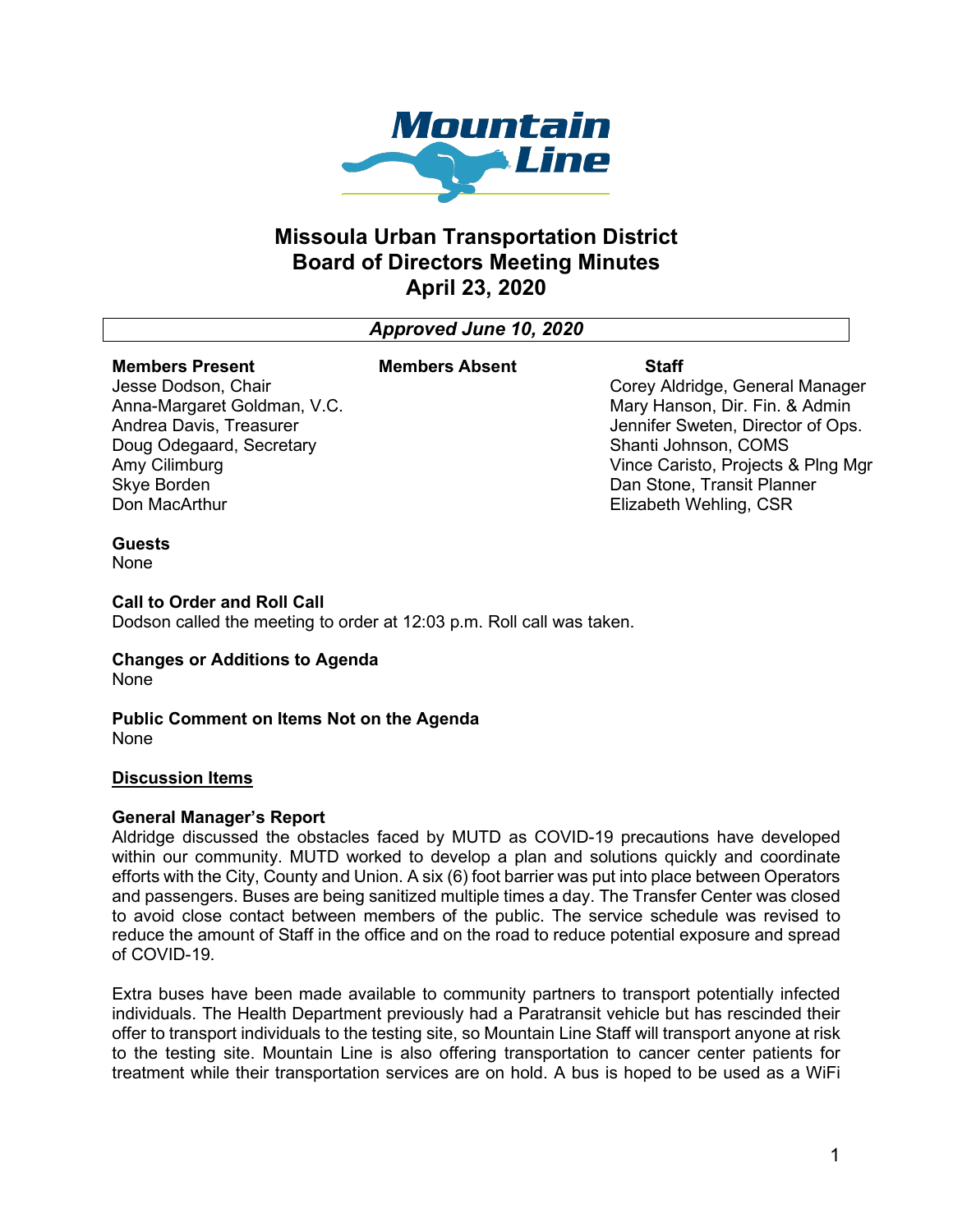hotspot in the near future for those who do not have access to internet services. As this situation develops, updates will be brought to the Board.

# **Action Items**

# **Minutes of December 19, 2019**

Dodson discussed amendments to the December 19, 2019 Board Meeting Minutes. Under 5.4- Stillwater Phase 1 Petition for Removal from the Transportation District, greater explanation was suggested as to why the Board took no action. Staff brought suggestions to the Board for verbiage on taking no action and Dodson proposed the Minutes to read "This petition was made at a time when Staff and the Board were in the process of considering amendments to the Strategic Plan that will guide the Board in making decisions on petitions for removal from the district. Given the timing of this petition, the Board determined to take no action. The Board will apply the recent amendments to the Strategic Plan to decide on future petitions for removal."

MacArthur made a motion to approve the minutes of December 19, 2019, with Dodson's amendments, seconded by Odegaard. The motion carried unanimously.

# **Minutes of February 27, 2020**

Cilimburg made a motion to approve the minutes of February 27, 2020, seconded by MacArthur. The motion carried unanimously.

### **Financial Statements**

Davis presented the March 2020 Financial Statements. Hanson & Stone will monitor property tax valuation as fluctuations that may impact MUTD's local Operating Revenue. Due to reduced service as a result of COVID-19, expenses are slightly lower. A 24% decrease in Federal Operating Assistance appears on the statement of revenue and expenses, due to timing of Federal grants being distributed. Administration is keeping close accounting of COVID-19 related expenses to submit to the FTA for reimbursement. March financials only account for one (1) week of reduced service impact.

The reserves are fully funded in accordance with the Board Reserve Policy. The total net position is \$23,586,409 in comparison with this time in FY2019 at \$18,332,240. A net change in position before reserve allocations and capital reimbursements is \$743,073 compared to \$1,041,301 in FY2019. Paratransit is at a 25% increase of expenses, both in terms of Operations and Maintenance. There will be a \$14,000 expense on the next financial report due to a roof repair at the Transfer Center. The Transfer Center's retail tenant, Ninja Mike's, has received a three (3) month rent waiver.

Davis made a motion to receive the March 2020 Financial Statements, seconded by MacArthur. The motion carried unanimously.

### **Ridership Report**

Stone gave an overview of the Ridership Reports. COVID-19 related restrictions and service reductions have significantly impacted ridership. In mid-March, Senior Van Service was discontinued. Shortly thereafter, the first service reductions were implemented which reduced all routes to a 60-minute frequency, eliminated Route 8 from service and shortened evening hours. Secondarily, changes were made to the Routes 1 and 2, increasing to a 30-minute frequency for the Route 2 and eliminating Route 1 service.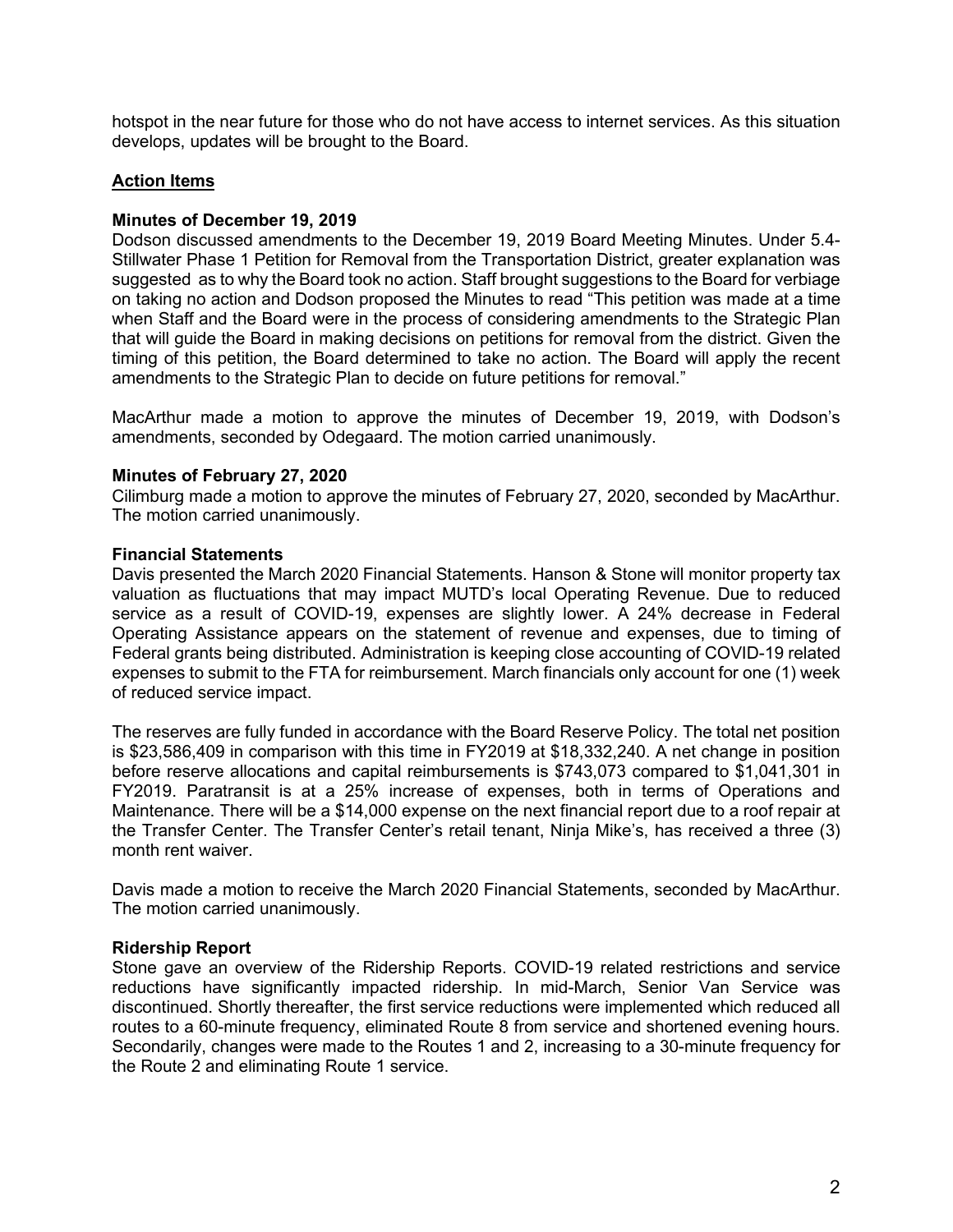Ridership has been down slightly in FY2020 compared to FY2019. January and February 2020 have been tracking closely with FY2019 with only 2%-5% declines in ridership. Average daily ridership in March 2020 is down roughly 2,000 rides per day in comparison to March 2019, with April 2020 expected to be lower. YTD ridership is 6% less than this time last year. Paratransit average daily ridership is 108 rides compared to 158 in March 2019, with a 9% increase in ridership YTD in FY2020. Senior Van has also had a 9% increase in ridership YTD in FY2020.

MacArthur made a motion to accept the ridership report as presented, seconded by Odegaard. The motion carried unanimously.

# **MUTD Bylaws**

Aldridge discussed amendments made to the MUTD Board of Director's Bylaws. Prior to this meeting, instances have occurred where Board members were unable to be present at a meeting but still wanted to participate, so they joined in on meetings electronically. The Bylaws had no specification about virtual meetings and with COVID-19 necessitating meetings to be held electronically, created a need to update to the Bylaws.

Odegaard made a motion to approve the amended MUTD Board of Director's Bylaws, seconded by Davis. The motion carried unanimously.

# **2020 Transit Agency Safety Plan**

Sweten explained the 2020 Transit Agency Safety Plan. When MAP-21 and the FAST Act were subsequently passed, part of the requirement was for all transit agencies to enact a safety management system centered safety plan. Data collected is intended to help avoid accidents before they happen. No financial impact is expected for this year.

MacArthur made a motion to approve the 2020 Transit Agency Safety Plan, seconded by Cilimburg. The motion carried unanimously.

### **Missoula in Motion Match Request**

Aldridge gave an overview of the Missoula in Motion Match Request. This is an annual request by Missoula in Motion to support their program. MIM works closely with MUTD in transportation demand management and advocacy for public transportation use. The match support is included in the FY2020 budget.

MacArthur made a motion to approve a match request of \$8,000 for Missoula in Motion, seconded by Cilimburg. The motion carried unanimously.

### **Icomera Sales Agreement**

Caristo reviewed the Icomera Sales Agreement. This two-year contract with Icomera covers the maintenance of the WiFi routers that the fixed route and Paratransit vehicles are equipped with to communicate data with the mobile application, Paratransit tablets and CAD/AVL system. New updates to this system will allow for Mountain Line to manage all routers under one system. Odegaard suggested that corrections to errors in Mountain Line's name be made throughout the contract.

Odegaard made a motion to approve the two-year service agreement with Icomera AB of Bethesda, MD, in the amount of \$33,000, seconded by MacArthur. The motion carried unanimously.

### **Executive Session for Personnel Matter**